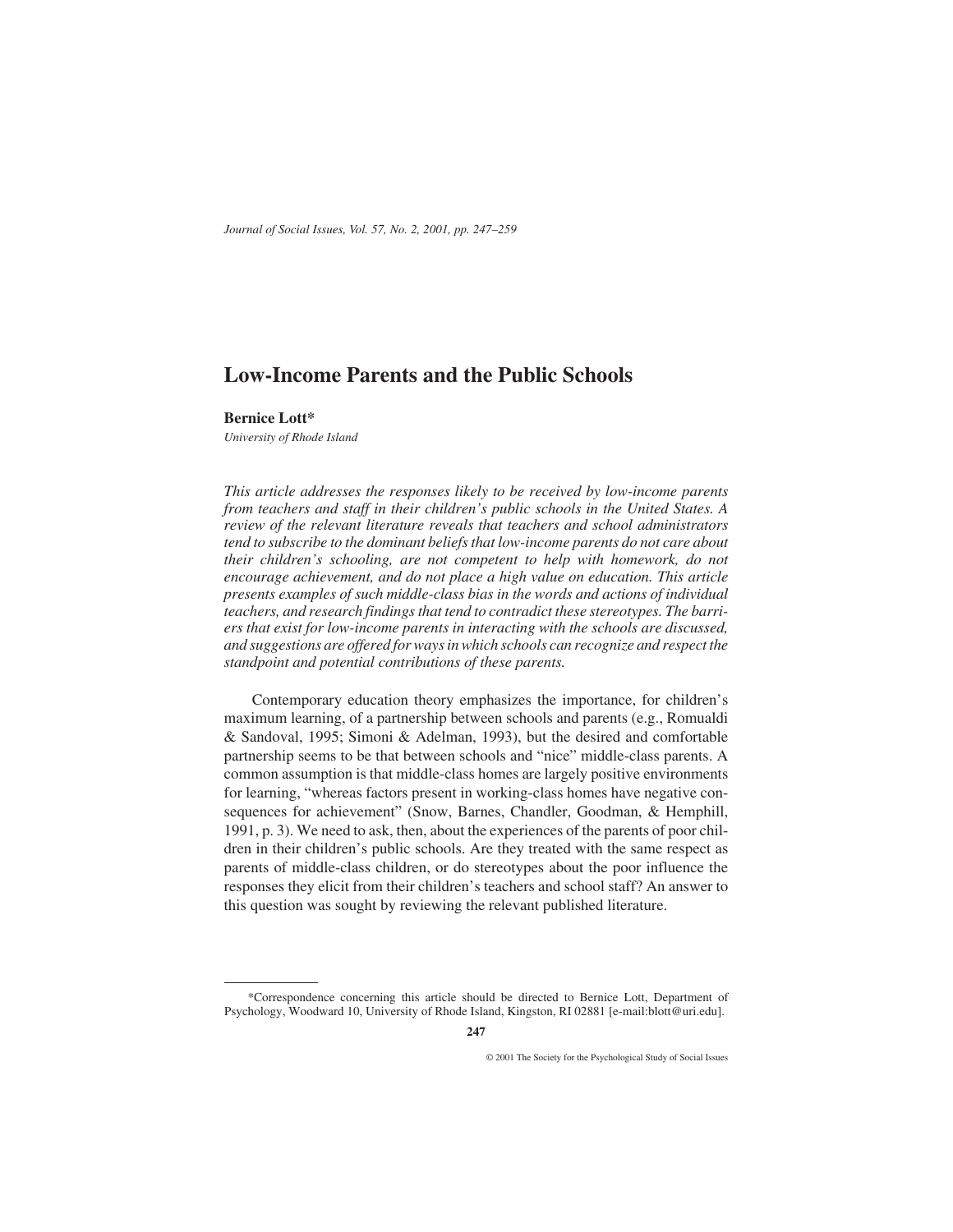It is important to note that there is not a large literature on the subject of this article, but this is not surprising in view of the tendency for social scientists to either ignore or pathologize low-income families (see Lott  $\&$  Bullock, this issue). Knowledge about poor people's experiences in the public schools is limited, particularly if we are interested in learning about this experience from the perspective of low-income parents themselves. What follows here is a sample of what the existing literature reveals about middle-class beliefs about low-income parents; responses to low-income parents by teachers and school administrators, as reported primarily in qualitative studies; involvement of poor parents in the schools; and suggested prescriptions for change in the direction of greater respect for and understanding of social-class diversity.

#### **Beliefs About Low-Income Parents**

Negative views of low-income adults are widely shared and firmly held by a majority of mainstream adults in the United States (cf. Bullock, 1995; Cozzarelli, Wilkinson, & Tagler, this issue; Mayer, 1997). Prominent in these stereotypes is the belief "that low-income parents do not care about their children's schooling, are not competent to help with homework, and do not encourage achievement" (Snow et al., 1991, p. 170). Low-income parents are generally viewed as apathetic and as not placing a high value on education (Davies, 1993), and their children are said to suffer the consequences of parental disinterest. It is assumed that little can be expected of mothers on welfare, in particular, who are characterized as "lazy, irresponsible women, sitting at home, having babies, and living off the government" (Praeger, 1986, p. 91).

Images such as these are prominent in legislative debates about welfare "reform" (Naples, 1997) and are common within the bureaucracies that regulate the lives of women in need of public assistance. What low-income mothers report (see Scarbrough, this issue, and Nicolas & JeanBaptiste, this issue) is that in such institutions they are typically treated with impatience, disrespect, and suspicion. Dodson (1998, p. 214) concluded that the "hard family work and devotion to other people" that she found among the welfare mothers she studied tends to be "dismissed as dependency and dysfunction."

The poor regard in which low-income mothers are held can be seen in the results of a study I did with a student (Lott & Saxon, in press). We compared beliefs about working-class and middle-class mothers among a large sample of adults of varied age and geographical location. Participants were asked to respond to a brief description and photograph of a woman who was presented as interested in running for the vice presidency of the parent-teacher organization (PTO) in her children's elementary school. The woman was presented as working-class or middle-class and as Jewish, Latina, or Anglo by variations in the wording of her background. We found that social class made a significant difference in the quick impressions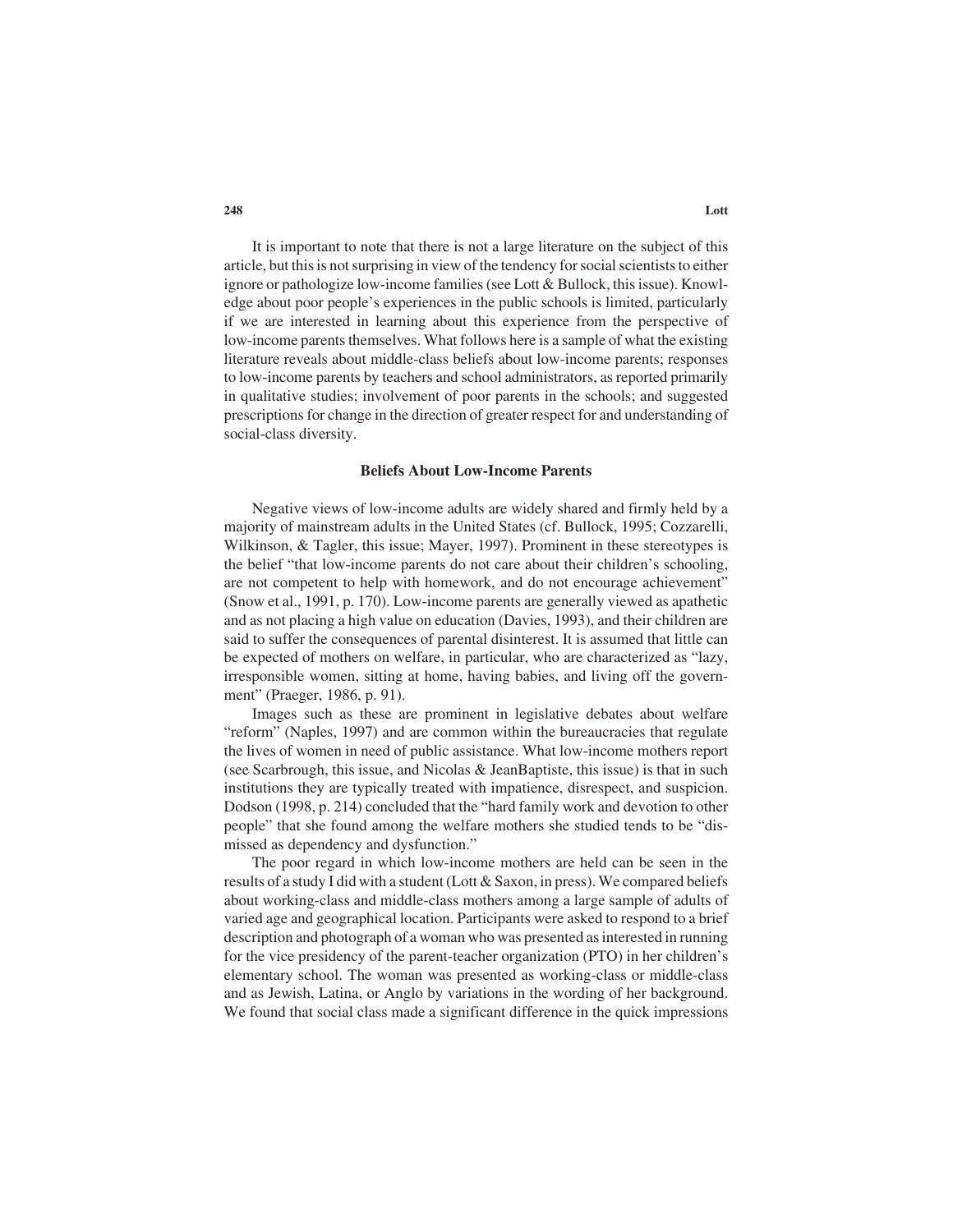formed of the target woman. Across ethnicities, the working-class woman (presented as a part-time K-Mart cashier whose husband was on temporary disability) was rated as less strident and as less of a perfectionist than the middle-class woman, and as more crude, more meek, more irresponsible, and more unsuitable for the job of PTO vice president. The middle-class woman (presented as a part-time high school librarian married to an engineer) was clearly preferred for the job. Our respondents also found the Latina significantly more unsuitable for the job of PTO vice president than either the Jewish or Anglo target person.

These data on differential perceptions of working-class and middle-class mothers of schoolchildren are congruent with findings reported earlier by Landrine (1985). Her sample of respondents, asked to describe "lower-class" and "middleclass" women in terms of society's stereotypes, rated the two groups of women significantly differently on 16 out of 23 adjectives. "Lower-class" women were rated as more confused, dirty, hostile, illogical, impulsive, incoherent, and irresponsible, and "middle-class" women were rated as more ambitious, competent, happy, intelligent, and self-confident.

Do teachers and school administrators have beliefs similar to those of other middle-class adults? It is unlikely that the prevalent beliefs about low-income persons do not affect the assumptions and beliefs of those who staff our public schools. Polakow (1993, p. 146) argues persuasively that "[t]eachers do not live above their culture." They share the pervasive stereotypes that are part of a deficitmodel viewpoint. "From maladjusted to culturally deprived; from the family as a tangle of pathology to broken, non-intact, and dysfunctional; from the pauper child as potential criminal to the at-risk student delinquent—this is a discourse embedded in time and in the American ethos" (p. 103). Thus, it is not surprising to read that a respected and admired middle school teacher in Brooklyn, in talking about her low-income children to a journalist (Sachar, 1991, p. 221), says

Neither they nor their parents have any concept of how reading can be a part of a daily life. When you have home lives like these kids— $\dots$  it's no wonder that these kids can't read. $\dots$ [N]o one is communicating to these kids why school matters.

#### **School Responses to Low-Income Parents**

The beliefs about low-income children and adults held by many teachers and administrators have real consequences. They are translated into negative, discouraging, and exclusionary behavior and are communicated to low-income parents in myriad ways. As the literature to be reviewed in this section illustrates, low-income and working-class parents, as compared with middle-class parents, receive less warm welcomes in their children's schools; their interventions and suggestions are less respected and attended to; and they are less able to influence the education of their children. This appears to be as much the case in Britain as in the United States. Reay (1999), who studied working-class mothers' involvement in their children's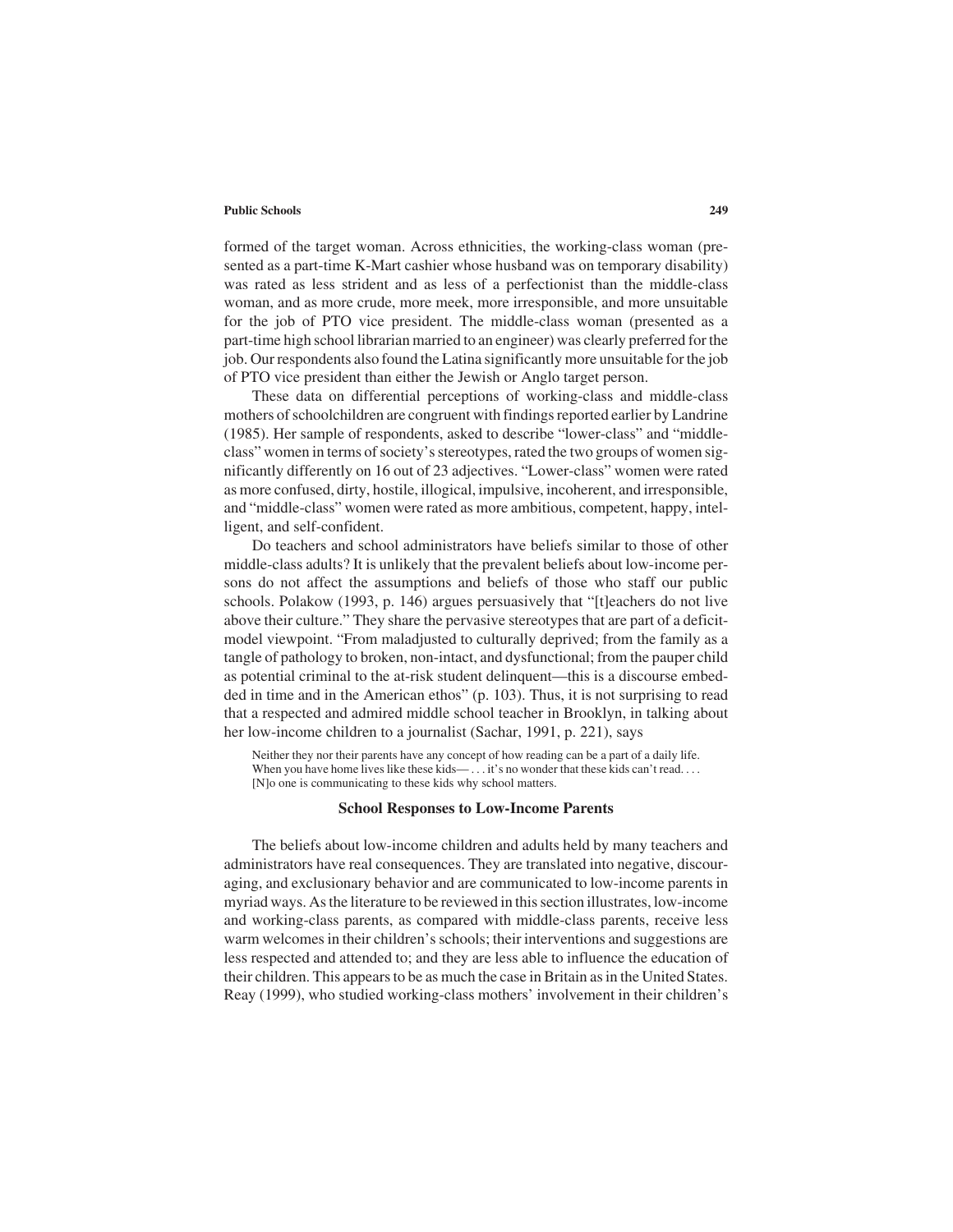schooling in London, reported that they have to contend with a middle-class sense of entitlement and "the greater power of middle-class mothers to get what they wanted for their children" (p. 100).

Although positive correlations among attitudes, beliefs, and behaviors are not always easy to demonstrate, they are predictable on theoretical grounds, and there is considerable empirical evidence that stereotypes have important consequences for the processing of information about individuals, for memory, and for interpretation of information (e.g., Dunning & Sherman, 1997; Wittenbrink, Gist, & Hilton, 1997). As noted by Sherman (1996, p. 1127), "[o]nce a target has been categorized as a member of a particular group, that group's stereotype may be activated and applied."

Stereotypes affect the responses made to members of stereotyped groups and also influence the behavior of members of such groups. Steele and his colleagues (Steele, 1997; Steele & Aronson, 1998) have demonstrated that stereotype threat can affect the members of any stigmatized group. This threat is said to occur when "a negative stereotype about a group to which one belongs" can be used by others "as a plausible interpretation for something one is doing, for an experience one is having, or for a situation one is in" (Steele, 1997, p. 616). Steele and his colleagues have focused on the effects of stereotype threat on the performance of highly skilled college students, but the most detrimental effects of stereotypes are likely to be experienced by members of groups low in status and power. Stereotypes contribute to their further exclusion, negative treatment, and lowered self-confidence. The material reviewed in this section supports the proposition that the stigma attached to low-income parents has such effects.

# *Degrading Words and Actions*

Embedded in research reports are many examples of middle-class bias in the words and actions of individual teachers around the country. Polakow (1993, p. 127), who conducted oral interviews in Michigan, reports hearing a teacher in a public preschool program for "at-risk" children tell a mother, "You people better do something about your kids." Another teacher told her "these people lead such chaotic lives and none of these women are married, so the boys have no role models" (p. 130). Children in poverty were described by yet another teacher as "all the bad low-skilled kids . . . [who] come from broken homes. . . . They are either hillbillies or blacks from the poor section where those run-down apartments are ... and that means trouble" (p. 142).

Two decades earlier, in Boston, an elementary school teacher is reported to have told researchers (Sennett & Cobb, 1973, p. 80), "These children come from simple laborers' homes where the parents don't understand the value of education." In Texas, where Coles (1977) studied Chicano/a children, one 12-year-old boy told him: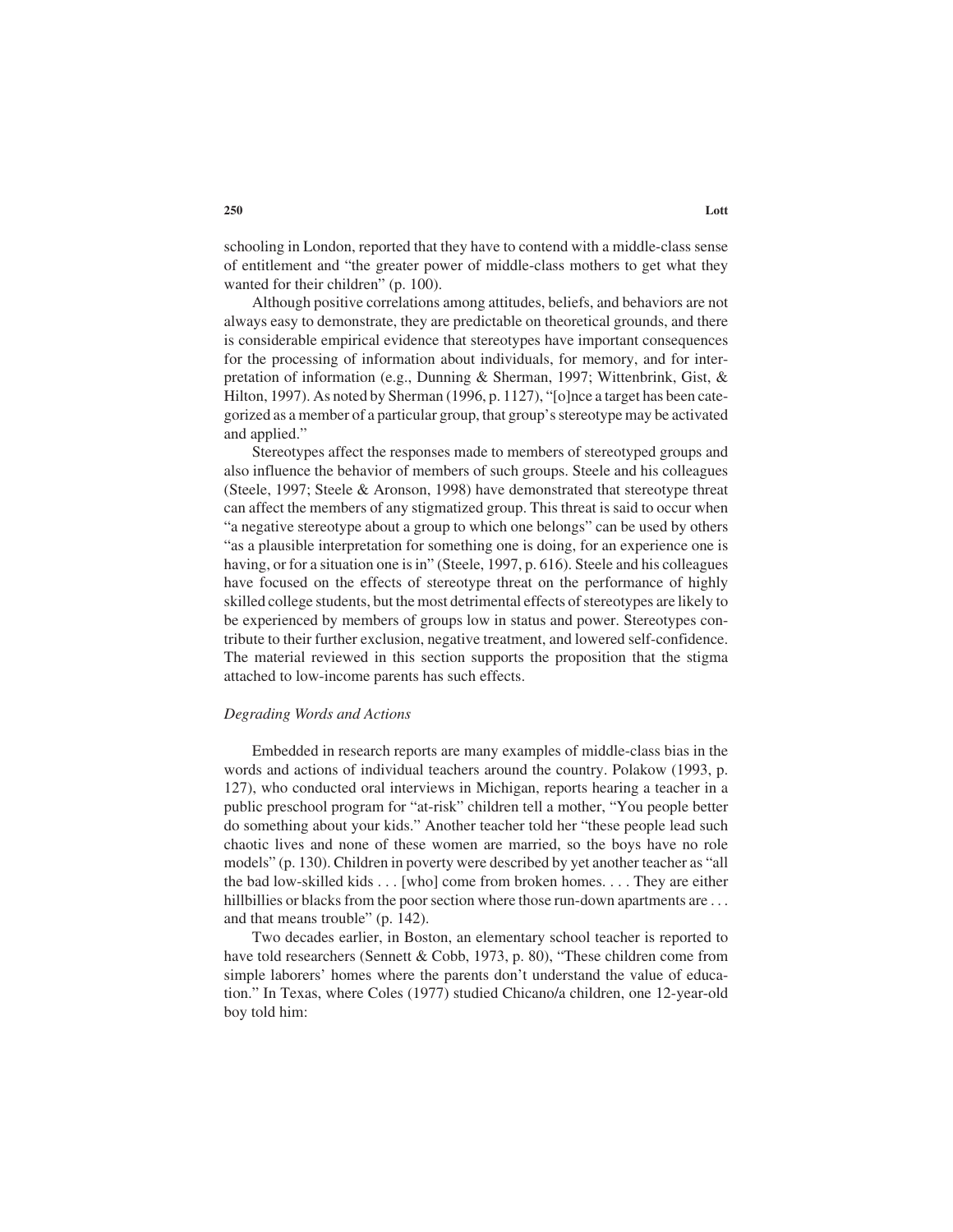Our teacher . . . told us that we don't learn the way we should. She said we're not "natural students" (p. 259). . . . And the principal, he came to our class, and he said he doesn't believe in taking us out of school, to go on tours, but he may take us to the jail so that we'll get to see what it is like. (p. 273)

From a study of low-income women in Boston comes the report of a mother who was sometimes late picking up her children after school because she had to travel by train for 45 min after making deliveries of her home-baked cakes. The principal would berate her loudly in front of her children. "She'd yell at me, 'What kind of example are you setting for your children?' Then she'd get in her new car and drive on out of there" (Dodson, 1998, p. 176).

## *Discounting the Views and Importance of Low-Income Parents*

The low valuation of parents who are poor is communicated to them by the difficulty they experience in being attended to and heard by teachers and administrators. Among a group of low-income Puerto Rican families in New York City, one mother told an interviewer "La opinion de nosotros no vale" ("Our opinions are not valued"; Harry, 1992, p. 18l). These parents reported receiving only formal, written communications from the schools, incomprehensible and confusing papers from a powerful and impersonal "they." The investigator in this study concluded that "the only consistent role offered to [these] parents was that of [compliant] consent-giver" (p. 239). Other studies have documented the apparent reluctance of teachers to establish contact with low-income parents, except through impersonal channels like the mail (e.g., Sullivan, 1989). A study in Baltimore of low-income African American middle school children (Cook & Fine, 1995, p. 128) found that many mothers "spoke of the intolerable way that teachers and administrators in the school treat them. 'Oh. . . . They're uppitty. They're uppity.'" Almost 2 decades earlier, the same experiences were reported by Chicana mothers in Texas, one of whom told Coles (1977, p. 239), Anglo teachers "have no use for us."

Low-income parents have repeatedly told investigators about their experience of not being listened to when they contribute information about their children to teachers and administrators that is contrary to the conclusions they have already come to. For example, some Chicana mothers in a study in Arizona (Casanova, 1990) could not understand why their children were having trouble at school when they were so clever and quick at home. Their efforts to present what they knew about their children were rebuffed, and false assumptions continued to be made about the children's backgrounds as well as about their skills. Accepting "the value of parental knowledge" (Casanova, 1990, p. 146) seems to be especially difficult when the parents are poor and minorities of color.

Another example of the discounting and devaluing of information provided by low-income parents is reported by an investigator (Ogbu, 1990) who considers it "typical." A child whose schoolwork was poor but who previously had been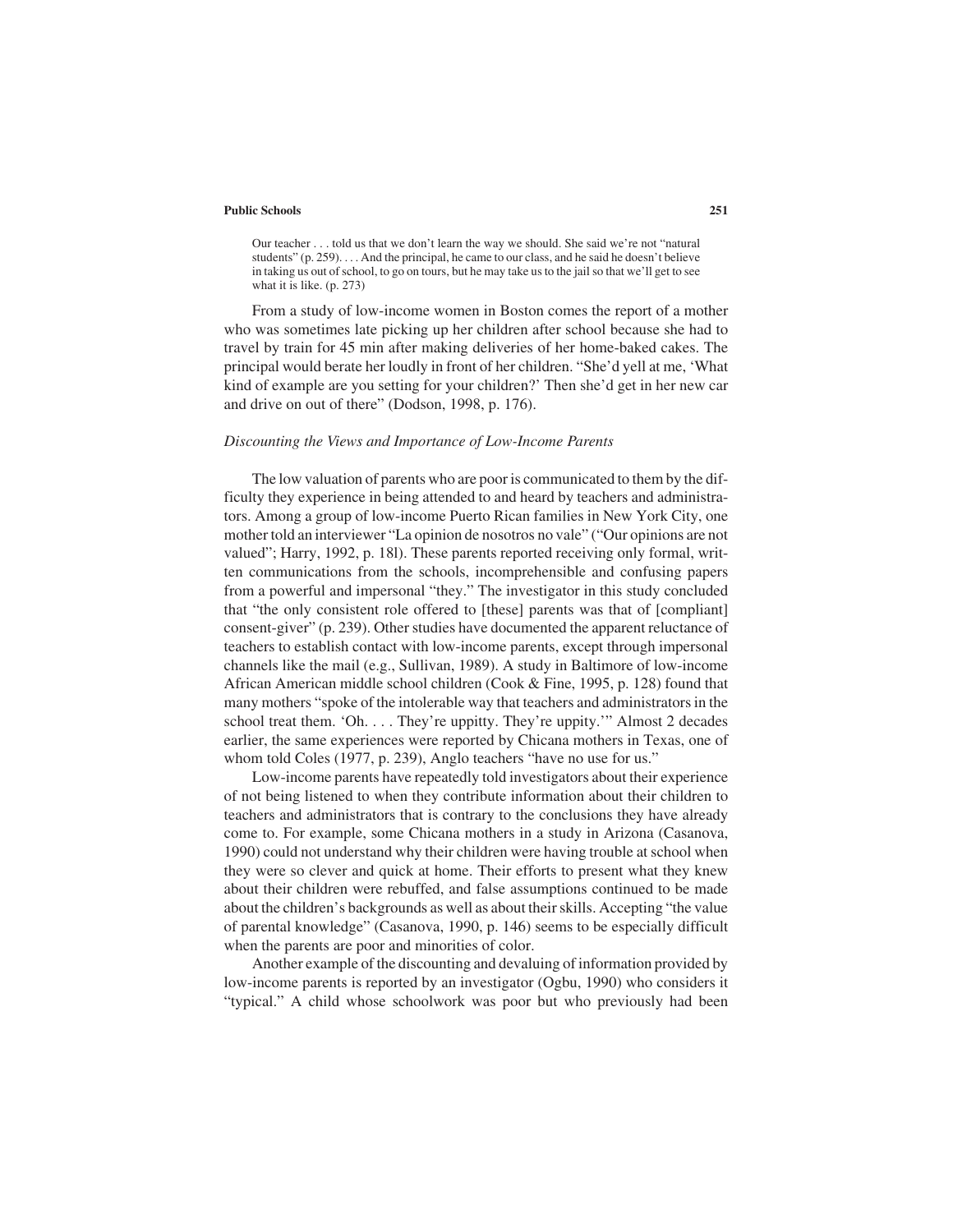considered "smart" told his parents that he was bored because his courses were too easy for him. His parents' explanation and request for extra work were rejected, so the boy's achievement continued to decline. Similarly, a parent in Polakow's (1993) study of low-income single mothers reported that her efforts to obtain assistance with helping her daughter were rejected by teachers and administrators, who instead insisted that she agree to a special education program. Kozol (1991) concluded that the parents of poor children focus on different routes to school improvement than teachers and school administrators, so that when the parents suggest things like larger library collections or the reduction of class sizes, their arguments tend to be dismissed out of hand.

# *Earlier Parental Experiences as Students*

The demeaning treatment low-income parents receive from their children's teachers mirrors too well what they remember from their own experiences as students. One ambitious study that involved 350 interviews found that low-income parents "carried bad memories of schools and talked about being intimidated by teachers and administrators" (Davies, 1993, p. 208). Brantlinger (1993) reported that low-income parents who were interviewed about their children's school experiences inevitably talked about their own school days, "detailing a profusion of humiliating and painful experiences" (p. 11). Luttrell (1997) probed deeply into the school experiences of two samples of women, one from rural North Carolina, and the other from urban Philadelphia. The stories of these women

feature childhood experiences of exclusion, difference, and illegitimacy in school.... [T]hey came to see themselves as less than equal—if not unworthy—students. . . . [T]he streetwise or commonsense knowledge that these women brought to school was, in their view, at best disregarded and at worst ridiculed by the teachers. (p. 5)

Luttrell concluded that the low-income students "learned to recognize as 'intelligent' or 'valuable' only the styles, traits, and knowledge possessed by the economically advantaged" (p. 114).

What low-income parents remember experiencing as students is reported as well by their children. A study of middle school students in a midwestern town (Brantlinger, 1994) found that the students associated low achievement and problem behaviors with low income and that higher income students were almost twice as likely as low-income students to feel that their teachers liked them. The low-income students were aware of their teachers' attitudes and of "their subordinate standing in school" (p. 197). These students, Brantlinger (1993) wrote, have learned that school is one of the places in which "their position as a surplus population" (p. 189) is made clear.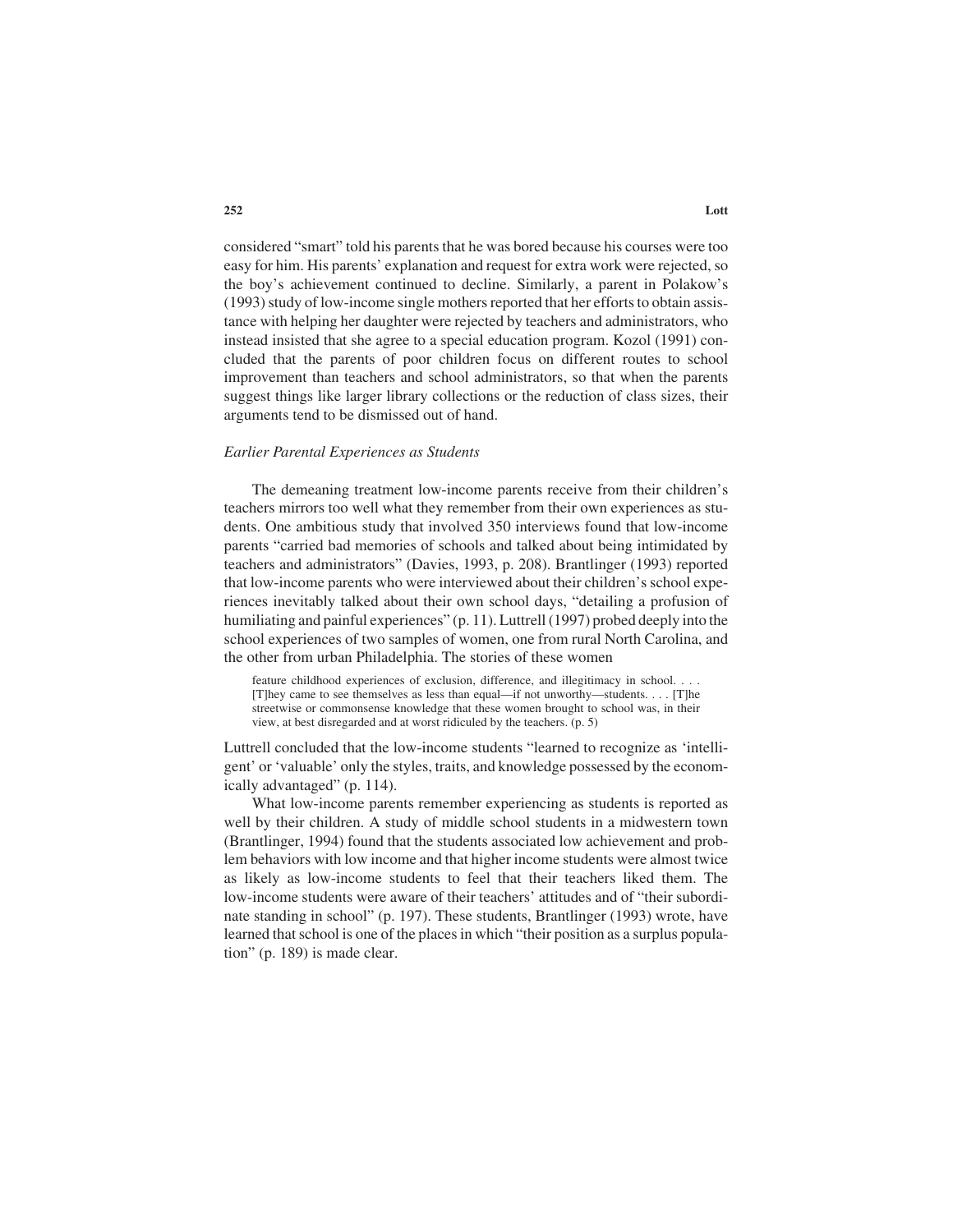## **Involvement of Low-Income Parents in the Schools**

## *Continued Efforts Despite Relative Powerlessness*

The theme of perceived parental powerlessness is present in the reports of both low-income parents and their children. The parents interviewed by Brantlinger (1993) "felt little control over their children's fate. When they went to school about problems, they were not confident that there would be acceptable resolutions" (p. 11). Their children felt and understood this and did not expect their parents' interventions with school personnel to have a positive outcome. In sharp contrast to high-income students, low-income students saw their parents "as powerless in influencing school circumstances" (p. 143).

Yet despite such negative and demeaning experiences of low-income parents, as both children and adults, there is considerable evidence that they make substantial efforts to change this state of affairs for their own children. The dominant view held by teachers and administrators that the parents of low-income children care less about their children's education than middle-class parents and resist active involvement is not supported by quantitative or qualitative data. Brantlinger (1985), for example, who interviewed a sample of low-income parents, reported that they "were not apathetic about their children's schooling. They were appreciative of good and caring teachers and responsive, challenging school settings" (p. 99).

A study of five elementary schools serving low-income children (Snow et al., 1991) reported concern among parents about their children's achievement and parental motivation to work cooperatively with the schools. The authors concluded that few of the parents they studied fit the stereotype of being uncaring, discouraging, and academically incompetent. Another study (Chavkin & Williams, 1989, 1993) of a sample of more than 1,000 African American and Latino parents in six states also found considerable interest on the part of the participants in their children's education and a desire for active involvement. And an analysis of longitudinal data from two large national representative samples (Duncan, Duniform, Doran, & Young, 1998) found that welfare families were as interested as comparison working families in interactions between parents and teachers.

Schorr (1988, p. 228) has argued that "[p]oor and minority parents often have an especially high—even passionate—regard for education, and view it as the most promising means to improve their children's futures." This conclusion is supported by Fine and Weis (1998), who studied intensively 154 urban poor and workingclass adults and found that all talked about the importance of schooling. "They know that education matters . . . and seek opportunities for advancing their own and their children's educational credentials" (p. 228).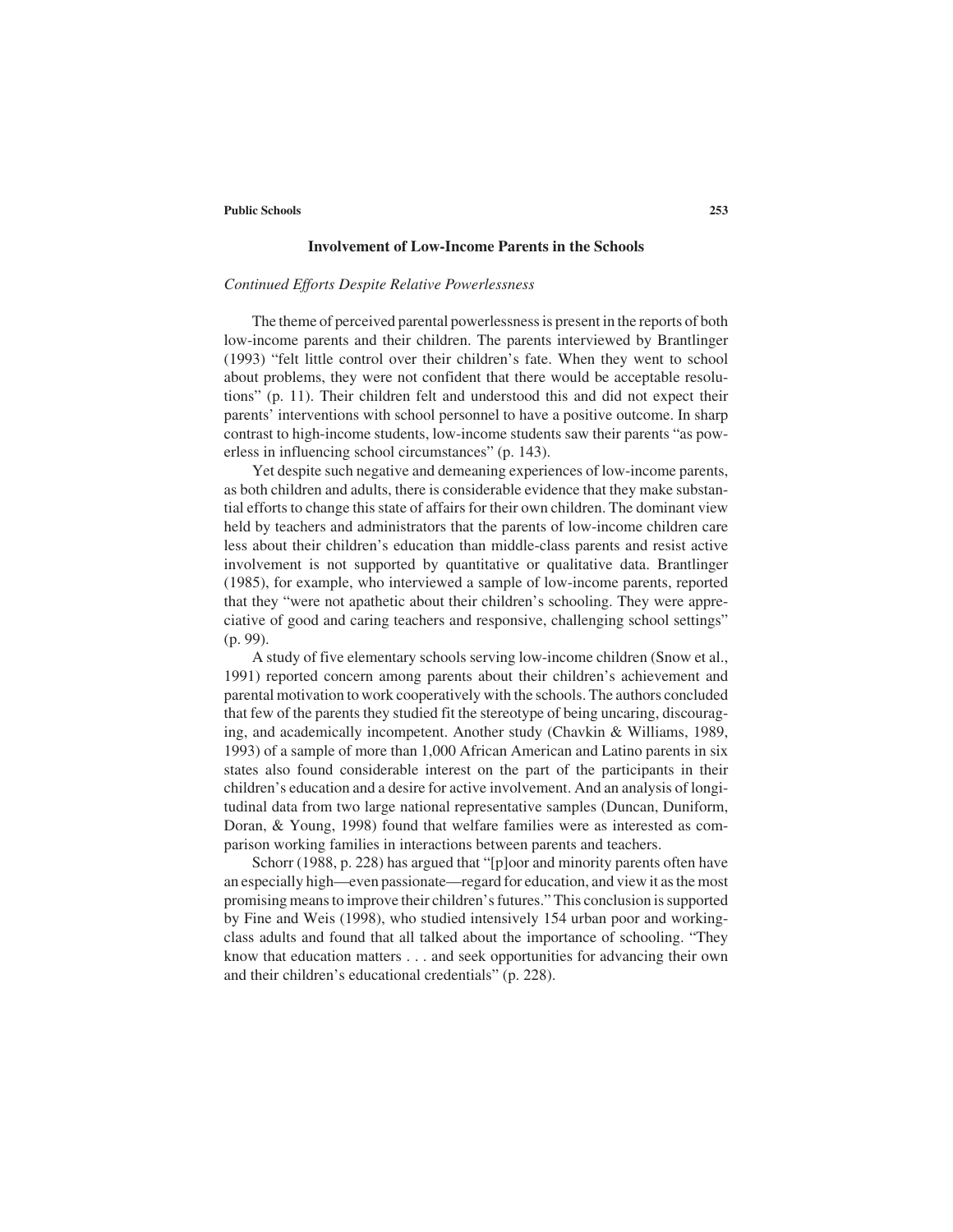# *Barriers to Active Involvement*

What research also documents, however, is a significant lack of resources on the part of low-income parents to follow through on the desire to help their children negotiate success in school and to be as effective as middle-class parents in communicating with teachers and administrators. There are barriers that exist for low-income parents that are related to poverty, time restraints, atypical work schedules, heavy family responsibilities, child care and transportation problems, and, often, barriers of minority ethnicity, color, and language. As noted by one investigator (Reay, 1998, p. 161), for working-class mothers, "actively pursuing their child's educational success means negotiating differences and social distance."

Sachar (1991), a journalist who spent a year as a teacher in a middle school in Brooklyn, wrote that, after visiting a student's home, she began to recognize that for many parents "the problem might not be lack of interest, but rather an overwhelming fatigue, and even more pressing problems" (p. 288). These pressing problems stem from trying to survive on a day-to-day basis, trying to rear children on meager and inadequate resources, and trying to "piece together a broad array of strategies that allow them to meet the basic necessities of life" (Seccome, 1999, p. 150).

What education professionals interpret as disinterest and apathy, low-income parents see as poor communication and discouragement of their efforts to participate in a world in which they have little influence (Dauber & Epstein, 1993; Harry, 1992; Moles, 1993). A study of Head Start families (Webster-Stratton, 1997, p. 168) found that low-income parents "frequently talk about not knowing what to ask teachers, how to act in the classroom, and how to develop a positive relationship with teachers." These are not usually the concerns of middle-class parents.

There are, of course, teachers and administrators who take exceptional steps to help low-income parents maximize the positive benefits to be derived from their children's education. Such reports can be found in the work of anthropological journalists (e.g., Donaldson, 1993; J. Freedman, 1993; S. G. Freedman, 1990; Kozol, 1991; Sachar, 1991), who have provided in-depth and penetrating analyses of contemporary public schools. Typically the reports are anecdotal, but they tell of impressive efforts by individual teachers in low-income schools to overcome the deleterious effects of deteriorating school buildings and shabby maintenance, inadequate budgets for materials, outdated texts, and poorly nourished, demoralized, tired, and often frightened students. Such teachers, who are underpaid in comparison with teachers in more affluent districts, who are working with children who generally do not have access to a home computer or other middle-class accessories, and whose parents are probably not college graduates, struggle heroically "against the odds" with little institutional, community reward.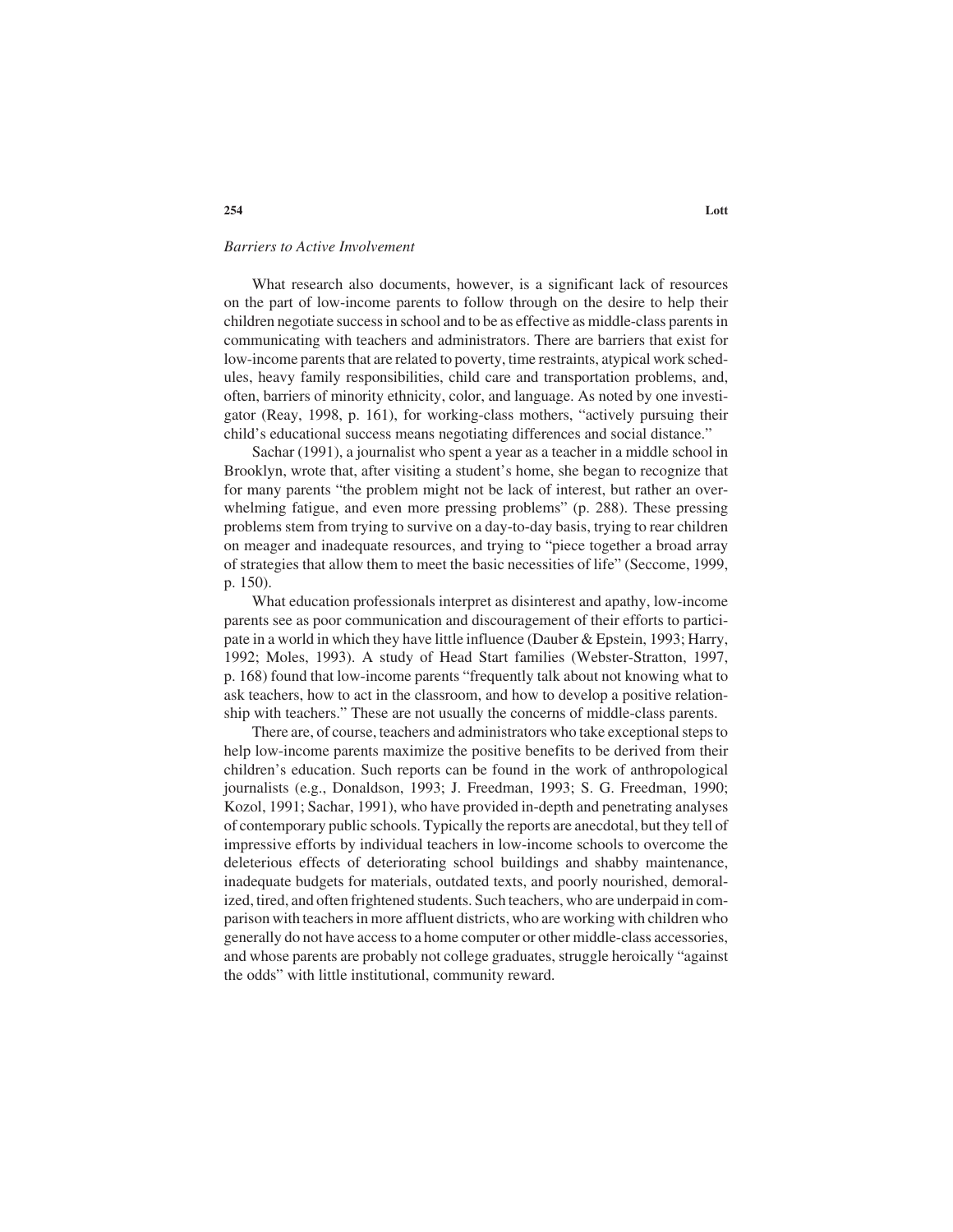#### **Prescriptions for Change**

The final section of this article addresses the question of how the standpoint of low-income parents might be recognized and respected in our schools, assuming, first, that we care about the achievement of low-income children as much as we do about that of children who are more affluent. Such an assumption is not always valid. There are those who argue (e.g., Glasgow, 1981; Sennett & Cobb, 1973) that our educational system fulfills its covert purpose with respect to low-income children, which is to perpetuate a group of permanent underachievers who will continue to work in the secondary labor market of low wages, no benefits, and no job advancement. But if we do not accept this gloomy and cynical argument, there are strategies that could be adopted by our schools to ensure greater inclusion and greater respect for low-income students and their parents. The suggestions presented here have come, not directly from current programs, but from my analysis of problems and possible solutions.

- 1. Teachers and administrators need to communicate with low-income parents about their children's successes, not just about problems or failures. A common research finding (e.g., Davies, 1993, p. 207) is that low-income parents "heard from teachers and school officials only when their child was in trouble."
- 2. The initiative in parent-teacher cooperation must be taken by the schools, which have the advantage of power and resources. To expect low-income parents to bridge the social-class gap without help and encouragement is not realistic and is a "blame the victim" strategy.
- 3. Increase the number of ways that low-income parents can be involved beyond that of "consent-giver," or signers of notes. Expand the number of possible roles they can play in the classroom while respecting their work schedules and family responsibilities. Take advantage of the skills, experiences, and wisdom the parents can share. As noted by Fine (1995, p. 86), the typical strategy in school-community programs has been to train parents "as homework monitors or 'better parents'—not as collaborators, sources of critical information, innovators, or critics."
- 4. Encourage informal communications. Low-income parents say they are more interested in informal than in scheduled meetings (e.g., Chavkin & Williams, 1989), possibly because they are less likely than middle-class parents to see casually, or "run into," their children's teachers in out-of-school community settings—as neighbors, shopping at the same stores, eating at the same restaurants, etc. Thus, schools should adopt an open-school, open-classroom policy so that parents are always welcome, not just to attend formally scheduled PTO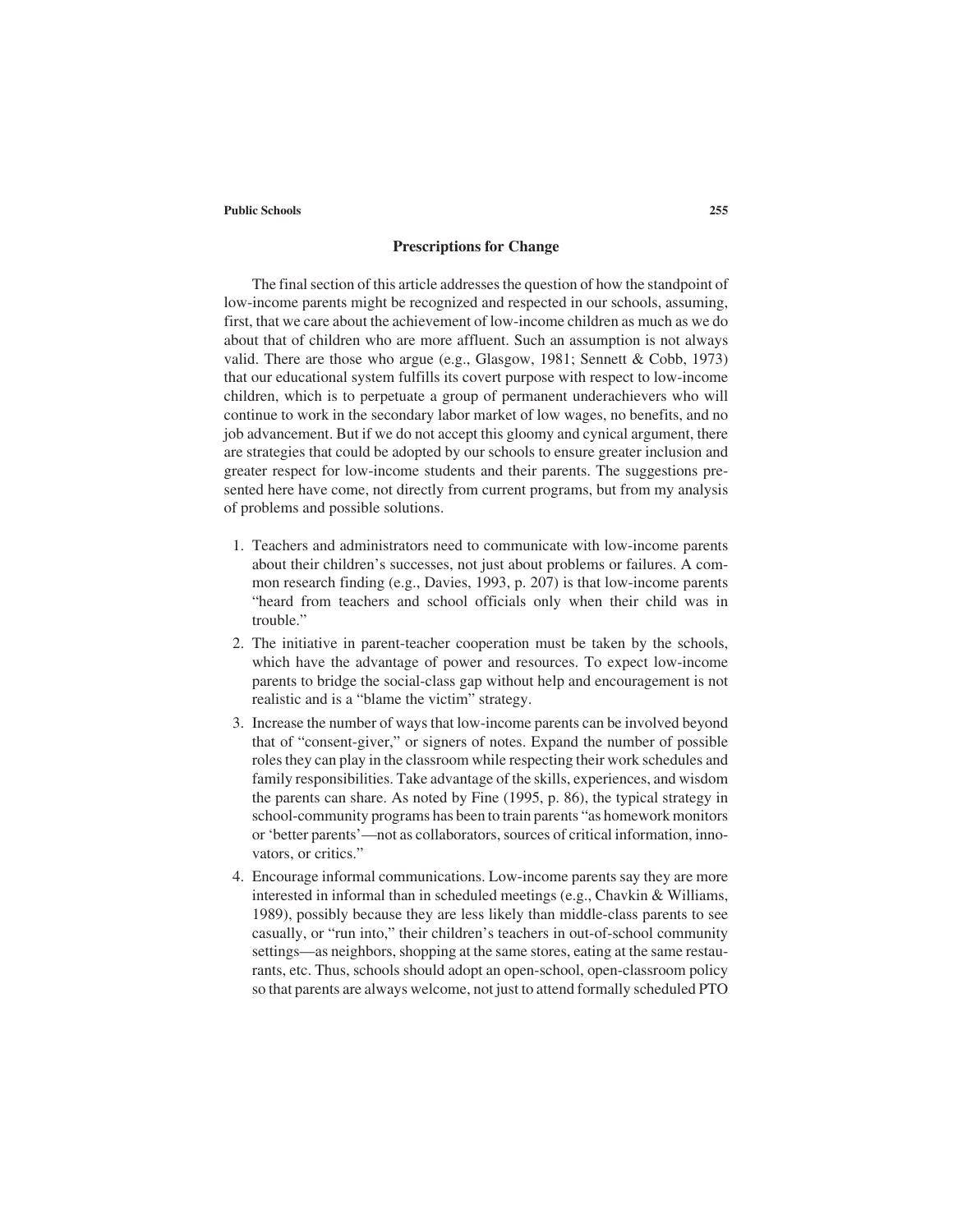meetings or parent-teacher conferences, but whenever they can come to visit and observe and perhaps chat briefly with school personnel.

Fine and Weis (1998), after listening to the parents in their study, concluded that how they felt about their children's schools was influenced by the extent to which they were invited in. The parents wanted informal "spaces" created in which they could talk about child rearing and schooling. The investigators cite evidence that when schools structure opportunities for participation by low-income parents, especially of younger children, "the call is heeded with enthusiasm" (p. 249). Others have argued (e.g., Snow et al., 1991, p. 173) that "[p]arents must be made to feel that they have the right to visit their children's school." It is the school's responsibility to emphasize this right and to encourage its exercise. But even further, the social climate created by a school must be one in which parents "feel not only welcome, but needed" (Comer, 1990, p. 37). Security measures that require locked doors should be reevaluated and changed so that doors are monitored and parents are not excluded.

- 5. Combine the education offered to children in public schools with community social services to their families so that schools can function as community centers. If schools could provide referral or direct service resources to families, they would be seen as more welcoming by parents and would encourage greater parental involvement in both the school and the community. This idea has been mentioned in Congress as a way to enhance the effectiveness of schools (H. Bullock, personal communication, June 16, 2000), and one such program already exists: school-based health centers. These centers, supported by a combination of federal, state, and private foundation funding, increase the interaction between low-income parents and their children's schools (Rhode Island Department of Health, 2000).
- 6. The issue of how to better communicate with and involve parents who are not mainstream and middle-class must be a central part of all teacher-training programs. "Teacher training institutions," notes Polakow (1993, p. 182), "must seriously address the diverse worlds of poor children and actively promote an anti-bias curriculum. ...A pedagogy of equity, above all, requires an ethic of caring—a change of heart and change in our ways of seeing."

Such changes may be met with considerable resistance. It is difficult for members of the middle class to recognize the nature of their privileged "standpoint" and to respect the backgrounds and needs of those who do not share it. There continues to be resistance on the part of educators to acknowledge "that the gender, ethnic, racial, linguistic and socioeconomic factors that create children's unique cultural makeup do not reduce the intellectual prowess of children but rather enhance it" (Fletcher & Cardena-Morales, 1990, p. 155).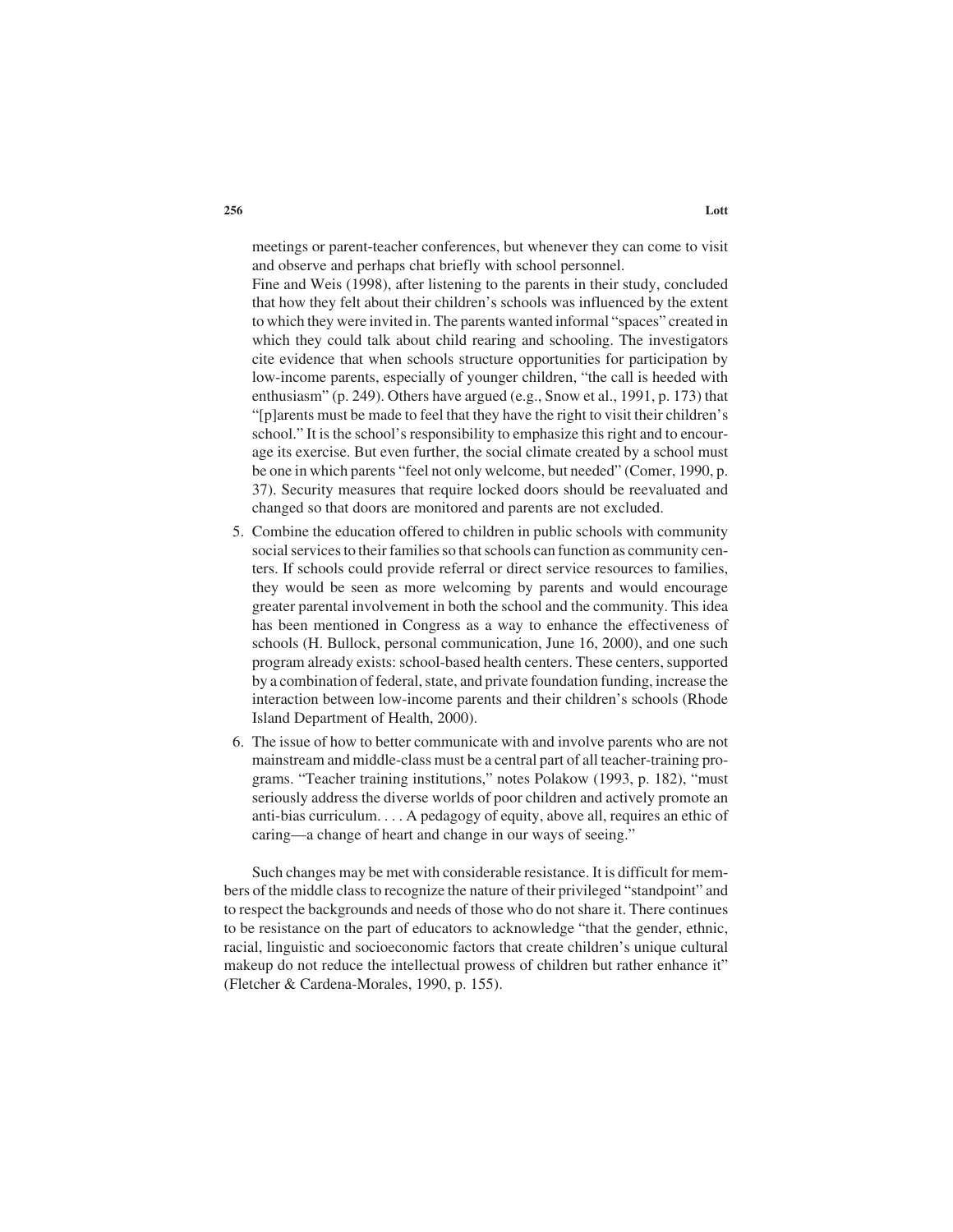My experiences as a member of my school district's Task Force on Diversity have shown me how difficult it is to gain acceptance for such a position and to shape educational practices that are congruent with it. For example, it took many years to bring the federal school breakfast program to my town. This federal entitlement program is free to schools, and my state reimburses schools for the modest administration costs that are incurred. All children in a school may participate and obtain breakfast free, at reduced cost, or at the full rate. Despite this, and despite the ample evidence supporting a relationship between breakfast and educational achievement, my school district continued to turn the program down until the spring of 1999, when a new School Committee was finally persuaded by careful arguments, data, and persistent lobbying. Fortunately, a school breakfast program is no longer an issue of voluntary participation in my state. After 8 years of lobbying by social activist groups and sometimes bitter struggles within communities, the Rhode Island legislature, in the spring of 2000, mandated that "[a]ll public schools shall make a breakfast program available to students attending the school" ("School breakfast," 2000). Through this legislation, Rhode Island joined 21 other states with a similar requirement for public schools.

As social scientists committed to social justice, we speak of respect for difference and of the necessity for inclusiveness because we know the consequences of "otherness" for gender, ethnicity, sexual preference, social class, and other social categories. We must continue to use this knowledge to examine and reexamine our theories, research, practice, and sociopolitical visions. And we must also put our knowledge to use in attempting to influence policies at local, regional, and national levels in the interest of equity and to assure positive outcomes for the greatest number.

## **References**

- Brantlinger, E. A. (1985). Low-income parents' perceptions of favoritism in the schools. *Urban Education, 20,* 82–102.
- Brantlinger, E. A. (1993). *The politics of social class in secondary school.* New York: Teachers College Press.
- Brantlinger, E. A. (1994). The social class embeddedness of middle school students' thinking about teachers. *Theory Into Practice, 33*(3), 191–198.
- Bullock, H. E. (1995). Class acts: Middle-class responses to the poor. In B. Lott & D. Maluso (Eds.), *The social psychology of interpersonal discrimination* (pp. 118–159). New York: Guilford.
- Casanova, U. (1990). Rashomon in the classroom: Multiple perspectives of teachers, parents, and students. In A. Barona & E. E. Garcia (Eds.), *Children at risk: Poverty, minority status, and other issues in educational equity* (pp. 134–149). Washington, DC: National Association of School Psychologists.
- Chavkin, N. F., & Williams, D. L., Jr. (1989). Low-income parents' attitudes toward parent involvement in education. *Journal of Sociology and Social Welfare, 16*(3), 17–28.
- Chavkin, N. F., & Williams, D. L., Jr. (1993). Minority parents and the elementary school: Attitudes and practices. In N. F. Chavkin (Ed.), *Families and schools in a pluralistic society* (pp. 73–83). Albany, NY: SUNY Press.
- Coles, R. (1977). *Children of crisis: Vol. 4. Eskimos, Chicanos, Indians.* Boston: Little, Brown.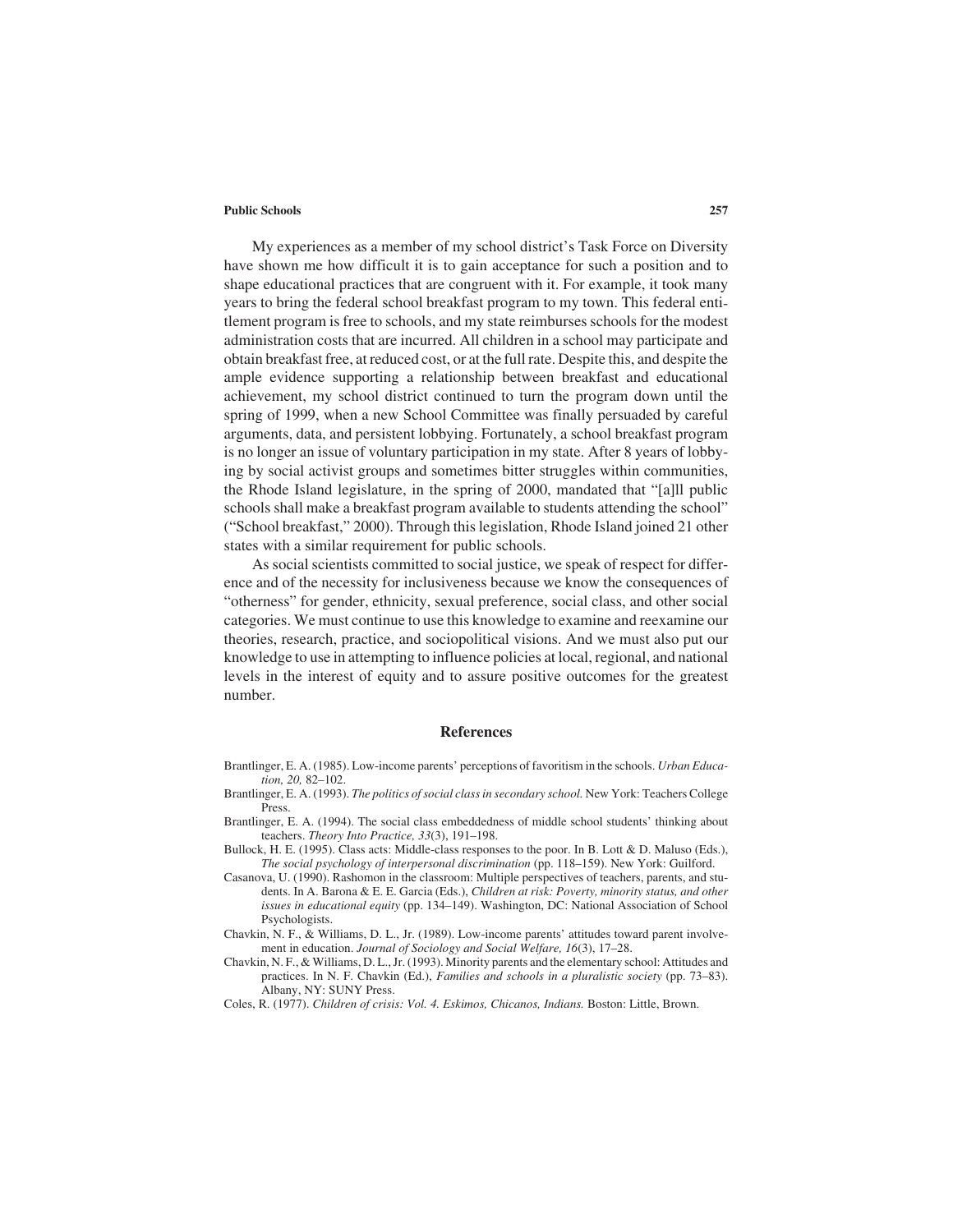- Comer, J. P. (1990). Home, school, and academic learning. In J. I. Goodlad & P. Keating (Eds.), *Access to knowledge* (pp. 23–42). New York: College Entrance Examination Board.
- Cook, D. A., & Fine, M. (1995). "Motherwit": Childrearing lessons from African American mothers of low income. In B. B. Swadener & S. Lubeck (Eds.), *Children and families "at promise": Deconstructing the discourse of risk* (pp. 118–142). Albany, NY: SUNY Press.
- Dauber, S. L., & Epstein, J. L. (1993). Parents' attitudes and practices of involvement in inner-city elementary and middle schools. In N. F. Chavkin (Ed.), *Families and schools in a pluralistic society* (pp. 53–71). Albany, NY: SUNY Press.
- Davies, D. (1993). Benefits and barriers to parent involvement: From Portugal to Boston to Liverpool. In N. F. Chavkin (Ed.), *Families and schools in a pluralistic society* (pp. 205–216). Albany, NY: SUNY Press.
- Dodson, L. (1998). *Don't call us out of name: The untold lives of women and girls in poor America.* Boston: Beacon.
- Donaldson, G. (1993). *The ville: Cops and kids in urban America.* New York: Ticknor & Fields.
- Duncan, G. J., Duniform, R., Doran, M. W., & Yeung, W. J. (1998, May 7–8). *How different* are *welfare and working families? And do these differences matter for children's achievement?* Paper presented at Joint Center for Poverty Research conference, Chicago, IL.
- Dunning, D., & Sherman, D. A. (1997). Stereotypes and tacit inference. *Journal of Personality and Social Psychology, 73,* 459–471.
- Fine, M. (1995). The politics of who's "at risk." In B. B. Swadener & S. Lubeck (Eds.), *Children and families "at promise": Deconstructing the discourse of risk* (pp. 76–94). Albany, NY: SUNY Press.
- Fine, M., & Weis, L. (1998). *The unknown city: The lives of poor and working-class young adults.* Boston: Beacon.
- Fletcher, T. V., & Cardena-Morales, C. (1990). Implementing effective instructional interventions for minority students. In A. Barona & E. E. Garcia (Eds.), *Children at risk: Poverty, minority status, and other issues in educational equity* (pp. 151–170). Washington, DC: National Association of School Psychologists.
- Freedman, J. (1993). *From cradle to grave: The human face of poverty in America.* New York: Atheneum.
- Freedman, S. G. (1990). *Small victories: The real world of a teacher, her students, and their high school.* New York: Harper & Row.
- Glasgow, D. (1981). *The Black underclass: Poverty, unemployment, and entrapment of ghetto youth.* New York: Vintage.
- Harry, B. (1992). *Cultural diversity, families, and the special education system.* New York: Teachers College Press.
- Kozol, J. (1991). *Savage inequalities.* New York: Harper Collins.
- Landrine, H. (1985). Race × class stereotypes of women. *Sex Roles, 13,* 65–75.
- Lott, B., & Saxon, S. (in press). The influence of ethnicity, social class and context on judgments about women. *Journal of Social Psychology.*
- Luttrell, W. (1997). *Schoolsmart and motherwise: Working-class women's identity and schooling.* New York: Routledge.
- Mayer, S. E. (1997). Trends in the economic well-being and life chances of America's children. In G. J. Duncan & J. Brooks-Gunn (Eds.), *Consequences of growing up poor* (pp. 49–69). New York: Russell Sage Foundation.
- Moles, O. C. (1993). Collaboration between schools and disadvantaged parents: Obstacles and openings. In N. F. Chavkin (Ed.), *Families and schools in a pluralistic society* (pp. 21–49). Albany, NY: SUNY Press.
- Naples, N. A. (1997). The "new consensus" on the gendered "social contract": The 1987–1988 U.S. congressional hearing on welfare reform. *Signs, 22,* 907–945.
- Ogbu, J. U. (1990). Overcoming racial barriers to equal access. In J. I. Goodlad & P. Keating (Eds.), *Access to knowledge* (pp. 59–89). New York: College Entrance Examination Board.
- Polakow, V. (1993). *Lives on edge: Single mothers and their children in the other America.* Chicago: University of Chicago Press.
- Praeger, R. (1986). A world worth living in. In R. Lefkowitz & A.Withorn (Eds.), *For crying out loud: Women and poverty in the United States* (pp. 89–98). New York: Pilgrim.